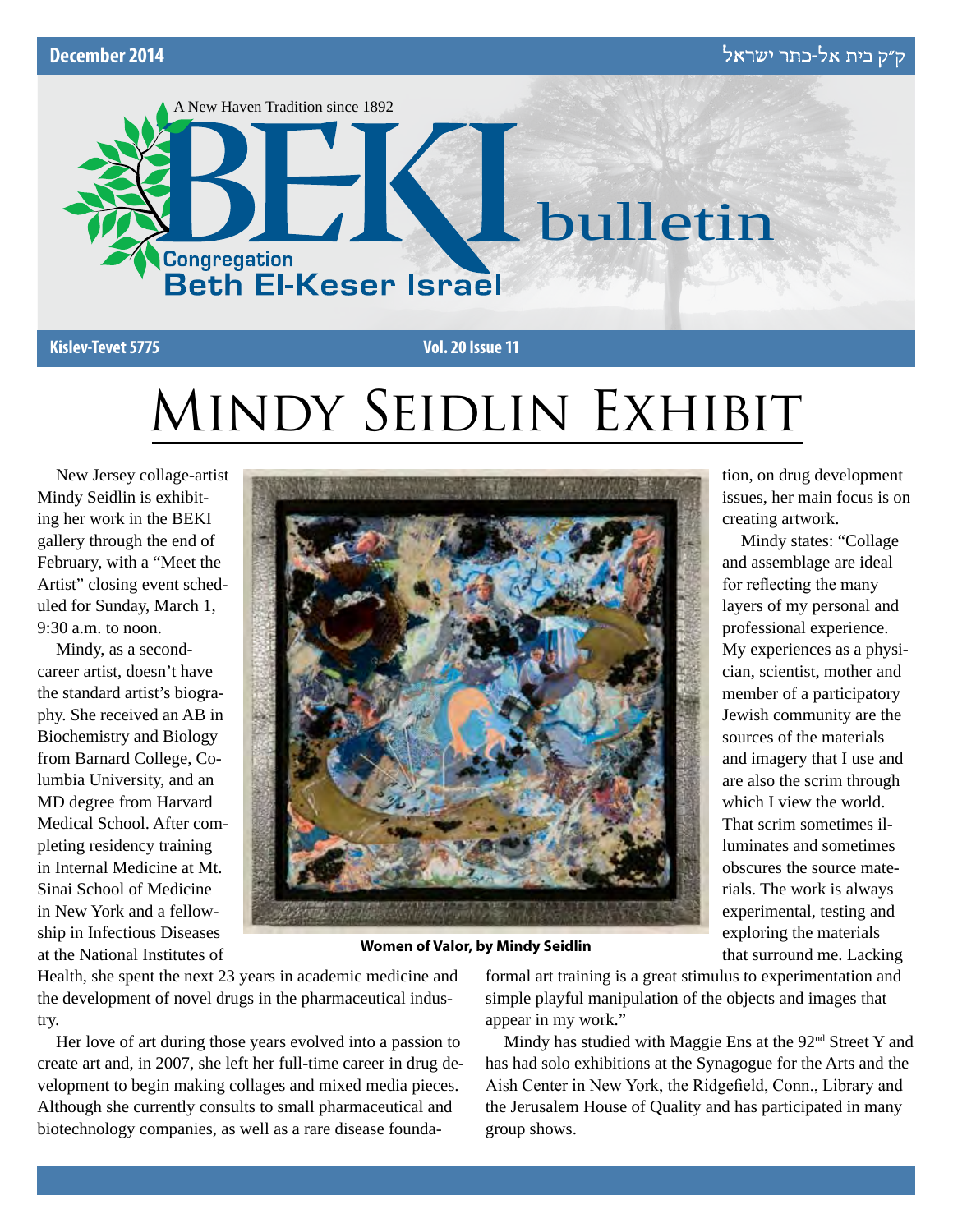# **Benefit Congregation Beth El-Keser Israel**

**Ask us about establishing a fund, trust or annuity to ensure BEKI's future.**

**Charitable giving strengthens our Community and provides the donor with tax savings.**

**Stephen Glick** *Chair, Board of Trustees*

lewish Foundation of Greater New Haves **Lisa A. Stanger, Esq.** *Director* **203 387-2424 x382**  $l$ stanger@jewishnewhav

(@)



# **BEKI Bulletin**

The newsletter is published monthly by Congregation Beth El-Keser Israel for the benefit of its members.

Congregation Beth El-Keser Israel is affiliated with the United Synagogue of Conservative Judaism.

To contribute articles or for inquiries regarding membership:

- Call the Synagogue office: (203) 389-2108
- Write: 85 Harrison Street, New Haven, CT 06515-1724
- Email: [jjtilsen@beki.org](mailto:jjtilsen@beki.org)
- Visit our web page: [www.beki.org](http://www.beki.org)

For advertising information, call the synagogue office.

Deadline for submission of ads or articles is the first of the month preceding publication.

Annual subscription is \$36

BEKI Bulletin © 2014 Congregation Beth El-Keser Israel.

A Message from Rabbi Tilsen & Dear Rabbi © 2014 Jon-Jay Tilsen. All rights reserved.

| Editor           | Rabbi Jon-Jay Tilsen |
|------------------|----------------------|
| Associate Editor | Donna Levine         |
| Associate Editor | Donna Kemper         |
| Associate Editor | Herbert Winer        |
| Photographer     | Charles Ludwig       |
| Layout & Design  | <b>Bruce Oren</b>    |

#### **Amazon Commission**

If you are buying items from Amazon and use the link on BEK[I's home page beki.o](http://www.beki.org)rg (bottom) then BEKI will receive a small commission on the sale at no cost to you. Bookmark our link.

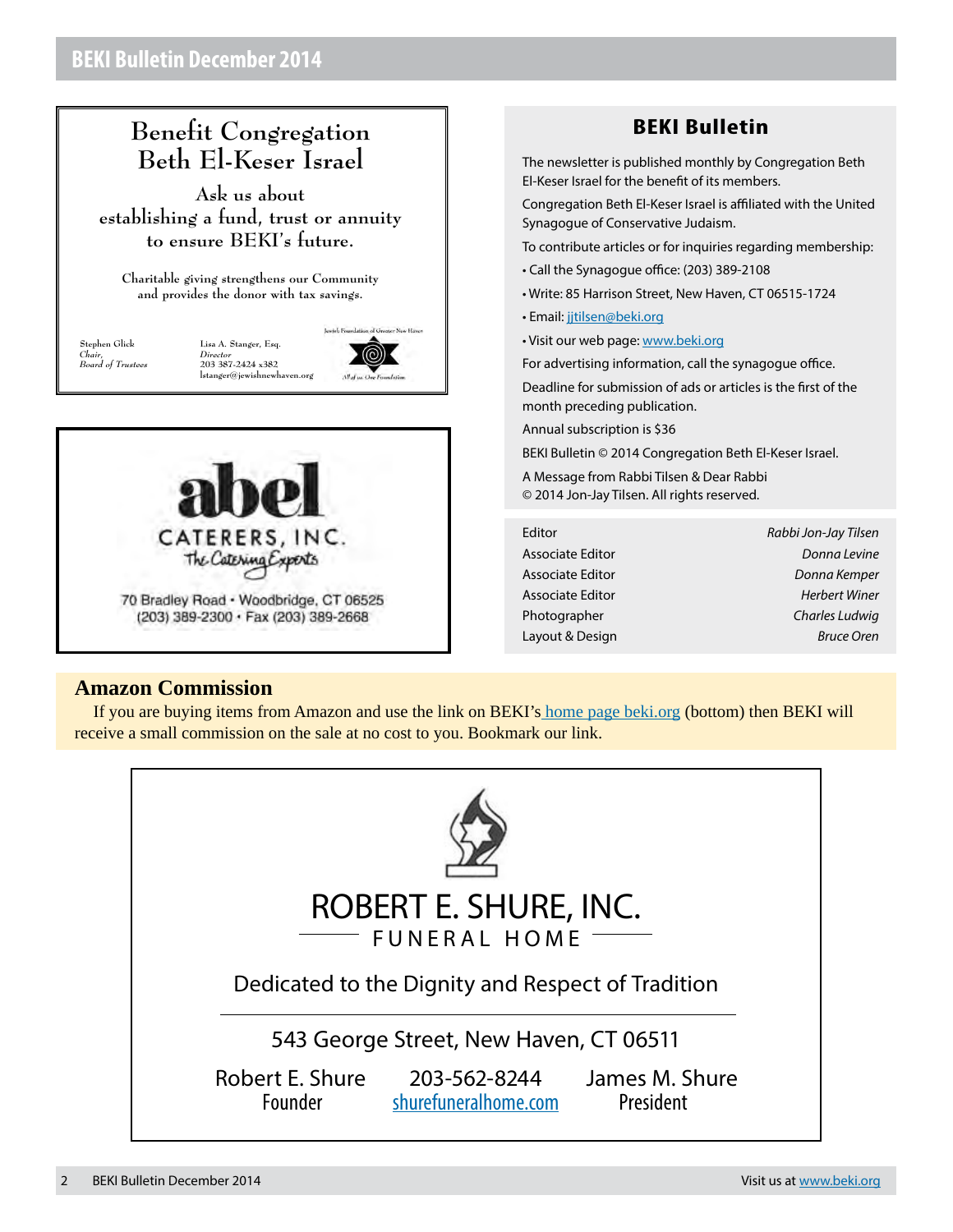# המקום ינחם

*HaMaqom Yinahem* With sorrow we note the passing of

**Miriam Mermelstein,**  mother of Rene (& Mark) Kohn

**Harriet Meisel**

*May the Almighty comfort those who mourn*

# **Mazal Tov to**

Shira Janette on her *nisuin* under a huppa to Reuven Fischer, and to Shira's parents Nathan and Judi.

Esther & Andrew Serkin-Morgan on the birth of Talia Rivka, and to grandmother Tamar Edelkind and aunt Sarah Serkin.

Rabbi Murray Levine on the *nisuin* under a huppa of his grandchildren Michael & Lauren Sims Seltzer.



# **Operation Isaiah Food Drive Results**

The total was 950 pounds providing approximately 650 meals. In addition, the BEKI community is to be commended on having stuck to the guidelines of bringing healthy, un-opened, non-expired foods. While JFS must discard over half of contributions from some food drives, only a small fraction of the food donated through our Operation Isaiah drive was deemed unusable. — Steve Werlin and the steve Werlin and the steve Steve Werlin and the steve Werlin and the steve Werlin and the steve Werlin and the steve Werlin and the steve Werlin and the steve Werlin and the steve We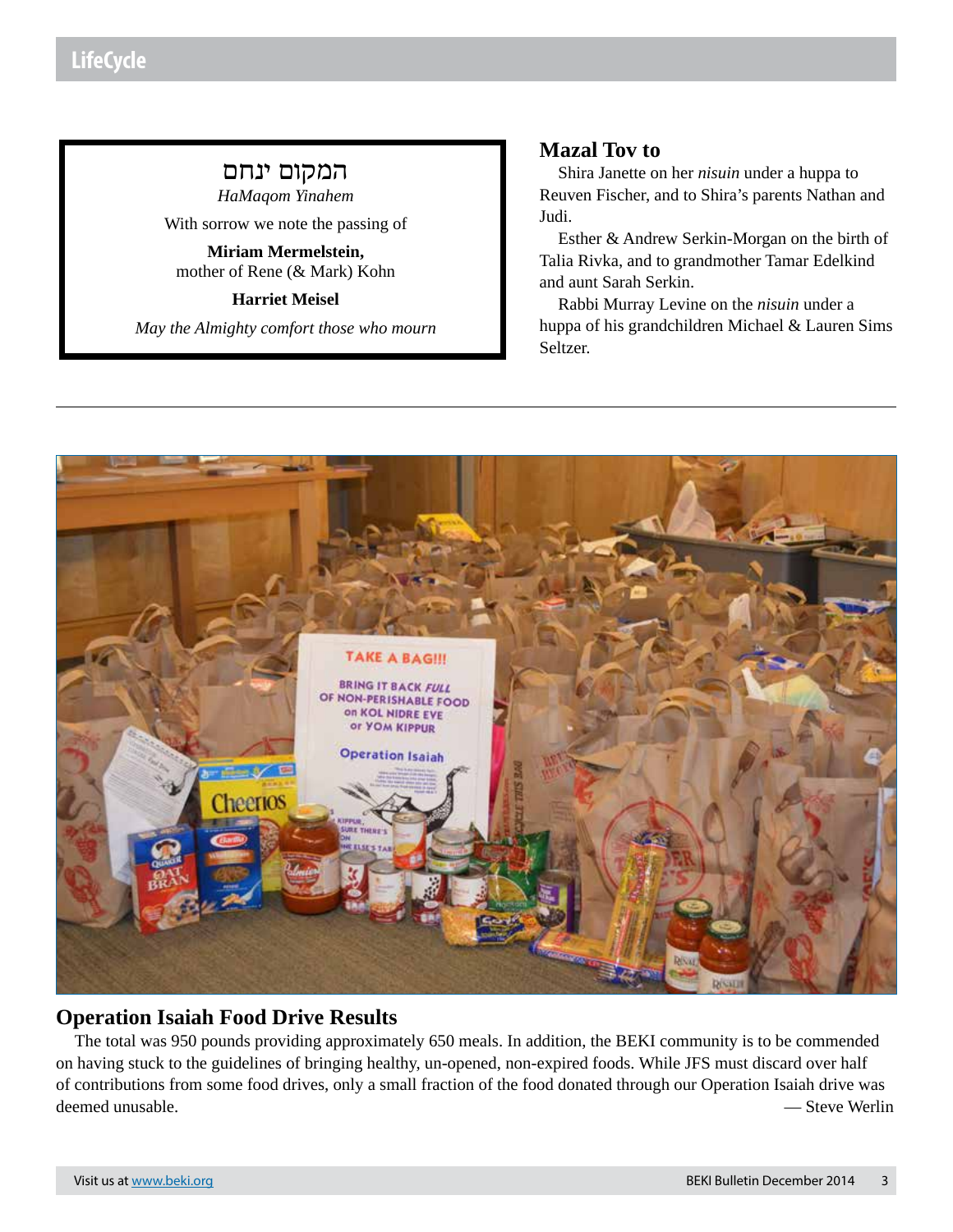#### **Qiddush Sponsors (minimum \$280)**

- Harriet Friedman & Charles Bruce
- BEKI Sisterhood
- David & Darryl Kuperstock
- The Gad Family
- The Gerber Family

#### **Chai Fund (minimum**

**\$18)** *to support synagogue operations*

- To Herb & Hannah Winer with sympathy on the passing of Fruma Ginsburgh by Sherry Kent
- To Sara Labowe and family with sympathy on the passing of Ronald Labowe by Joanne Foodim & Rob Forbes
- To Sara Labowe and family with sympathy on the passing of Ronald Labowe by Tina Rose & Seth Pauker
- To Rena Cheskis-Gold & Marty Gold in honor of Danya's engagement by the Stanger & Colodner family
- To Marge Wiener with thanks by Carl Goldfield

#### **The Harold & Arthur Ratner Memorial Fund**

- In memory of Harold Ratner by Betsy Ratner
- In memory of Nora Gimbel by Betsy Ratner

#### **Frankel-Mattler Memorial Fund**

• In memory of her husband Edward Mattler by Shirley Mattler

#### **Yahrzeit Fund (\$5**

**minimum)** *to support synagogue operations*

- In memory of Irving Rosner by Suzanne Rosner
- In memory of her sister Myra Brunswick by Barbara Cushen
- In memory of Michael Harold Rudof by Steve & Joanne Rudof
- In memory of Abraham Weiss by Suzanne Weinstein
- In memory of Sylvia Feldman by Lois K. Feldman
- In memory of Samuel Singer by Joe & Ravit Avni-Singer
- In memory of Jacob Sokoloff by Shirley Goldstein Frumento
- In memory of her mother Mary Edelkind by Tamar Edelkind
- In memory of Rubie Vine by Roberta Vine
- In memory of Dr. Nathan Chorney by Bud & Mickey Chorney
- In memory of Lillian Chorney by Bud & Mickey Chorney
- In memory of Samuel Flamer by Mickey & Bud Chorney
- In memory of Bessie Flamer by Mickey & Bud Chorney
- In memory of Harriet Chorney by Bud & Mickey Chorney
- In memory of Leah Wallach by Mickey & Bud Chorney
- In memory of her mother Rose Goldring Brunswick by Barbara Cushen
- In memory of her parents Lea & Marcel Gutman by Mimi Glenn
- In memory of Robert Suslew by Harriet Suslew
- In memory of Regina Faymann by Bea & Gordon Brodie
- In memory of Ann Ratoosh by Sheri Ratoosh & Alan Glombicki
- In memory of Gertude Maltin by Ted Maltin
- In memory of Ruth Maltin by Ted Maltin
- In memory of Jacob Cohen by Ted Maltin
- In memory of his mother Norma Granoff by Jeff Granoff
- In memory of Joseph Abramovitz by Joseph Alper
- In memory of Esther Kabakoff by Marvin Kabakoff
- In memory of Sylvia Feldman by Sara Salomon
- In memory of Benjamin Zipper by A. David Nabatoff
- In memory of Irving Nabatoff by A. David Nabatoff
- In memory of Rose Nabatoff by A. David Nabatoff
- In memory of Irving Rudof by Steve & Joanne Rudof
- In memory of Morris Chain by Marty & Shirley Shepro
- In memory of Edith Sokoloff Goldstein by Shirley Goldstein Frumento
- In memory of Herman Goldstein by Shirley Goldstein Frumento
- In memory of Professor Zevi Scharfstein by Shula Chernoff
- In memory of Betty Katten by Henry Katten
- In memory of her aunt Martha Kantrowitz by Sherry Kent
- In memory of Samuel F. Meadow by Arnold & Micheline Meadow
- In memory of her beloved father Ben Kugell by Harriet Pearlin
- In memory of Susan Gell by John & Marcia Gell
- In memory of Ellen Slopak Schwartz by David Schwartz

# **Taxpayer Information**

Taxpayers are reminded that synagogue dues, paid pledges and contributions are tax-deductible to the full extent of the law. BEKI has been determined to be a  $501(c)3$ organization by the US Treasury. (The letter is posted at http://beki.org/forms/letterofdetermination.pdf .) For many people it is advantageous to pay dues, pledges and contributions before the end of the tax year (for most people Dec. 31). It is also helpful to BEKI to receive your payment at an early date.

For those over age 70-1/2 by Dec. 31, special beneficial rules may apply for a direct rollover from your retirement account. This can avoid taxation or a mandatory distribution for federal and state purposes. Additional benefits may be realized by contributing appreciated securities. Contributing appreciated assets can obviate the need for complex and costly calculating capital gains. Please consult your tax advisor for more information, especially as rules may change in December or retroactively at the beginning of the year.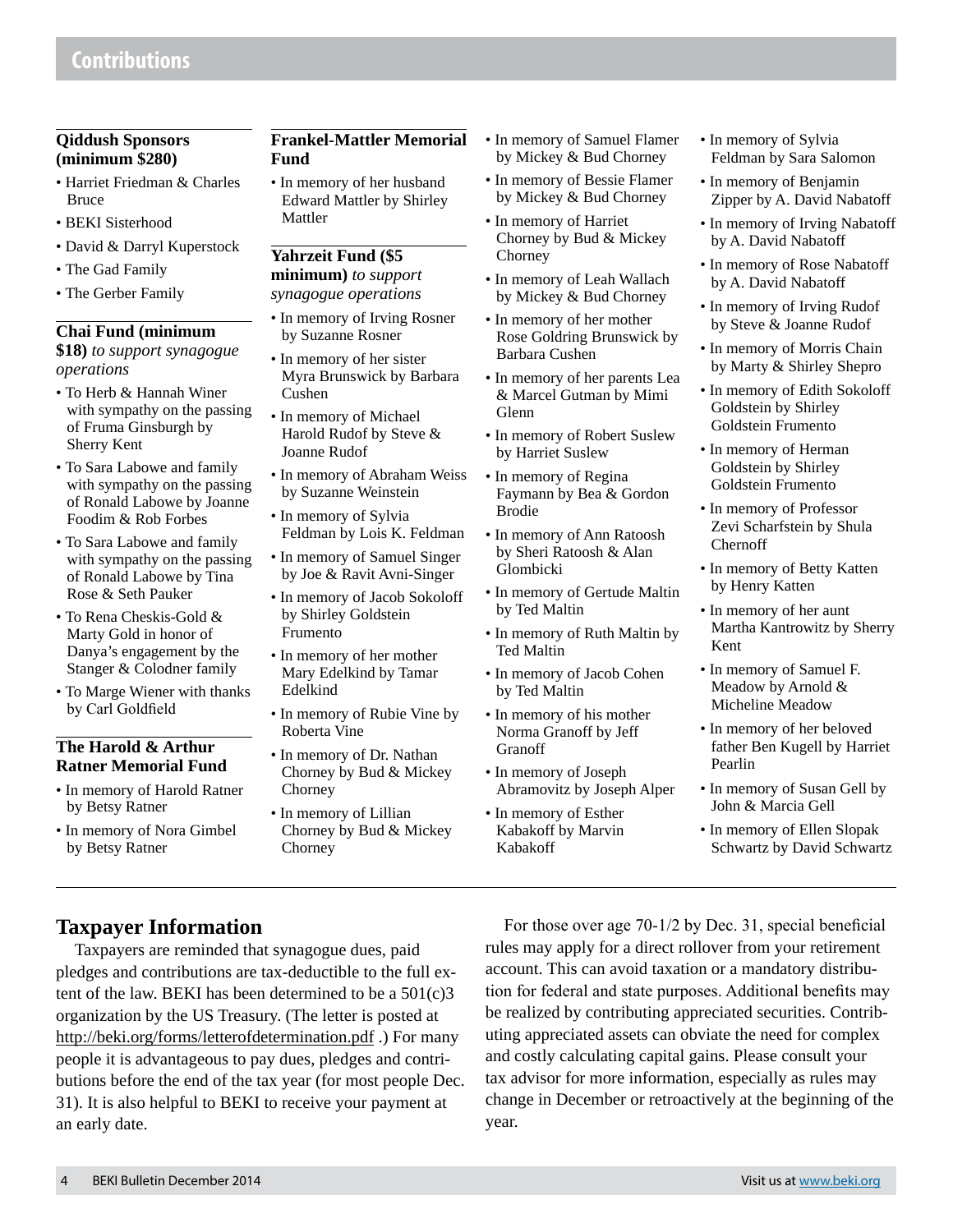## **Historical Note on the Origin of the Dreidel**

In medieval Germany, gamblers used dice that were inscribed with four letters: N, G, H and S, the initials of nicht (nothing), ganz (all), halb (half) and shtell ein (put one in). Jews adapted the game for the long nights of Hanuka. Although some rabbis frowned on the dreidel game, the custom became so well-established that serious opposition never became widespread. The four Hebrew letters that paralleled the German letters took on a sanctified message. These Hebrew letters also have the same numerical value as the Hebrew word for messiah, mashiah-mem, nun, gimel shin = 358 (In Jewish mysticism, each Hebrew letter is assigned a number, and the numerical value of words is significant.) Another view of the dreidel: like the spinning top,

#### **Sisterhood Gift Store News**

Hosting Hanuka this year? Check out our selection of beautiful ceramic menorot, decorated dreidels, Hanuka candles made in Israel, pewter qiddush cups, decorations, chocolate gelt, toys, serving dishes and much more. Please come in, browse and shop. Store hours are Sunday 11:15 a.m.-12:15 p.m.; Wed. 5:30-6:15 p.m., and by appointment. Peggy, our Office Manager, will be happy to help you as well during office hours. Please call Mimi Glenn for more information (203) 397-3851.

Please **Join Sisterhood in celebrating Hanuka** with our Religious School. Refreshments of latkes, apple sauce, juice and donuts will be served.

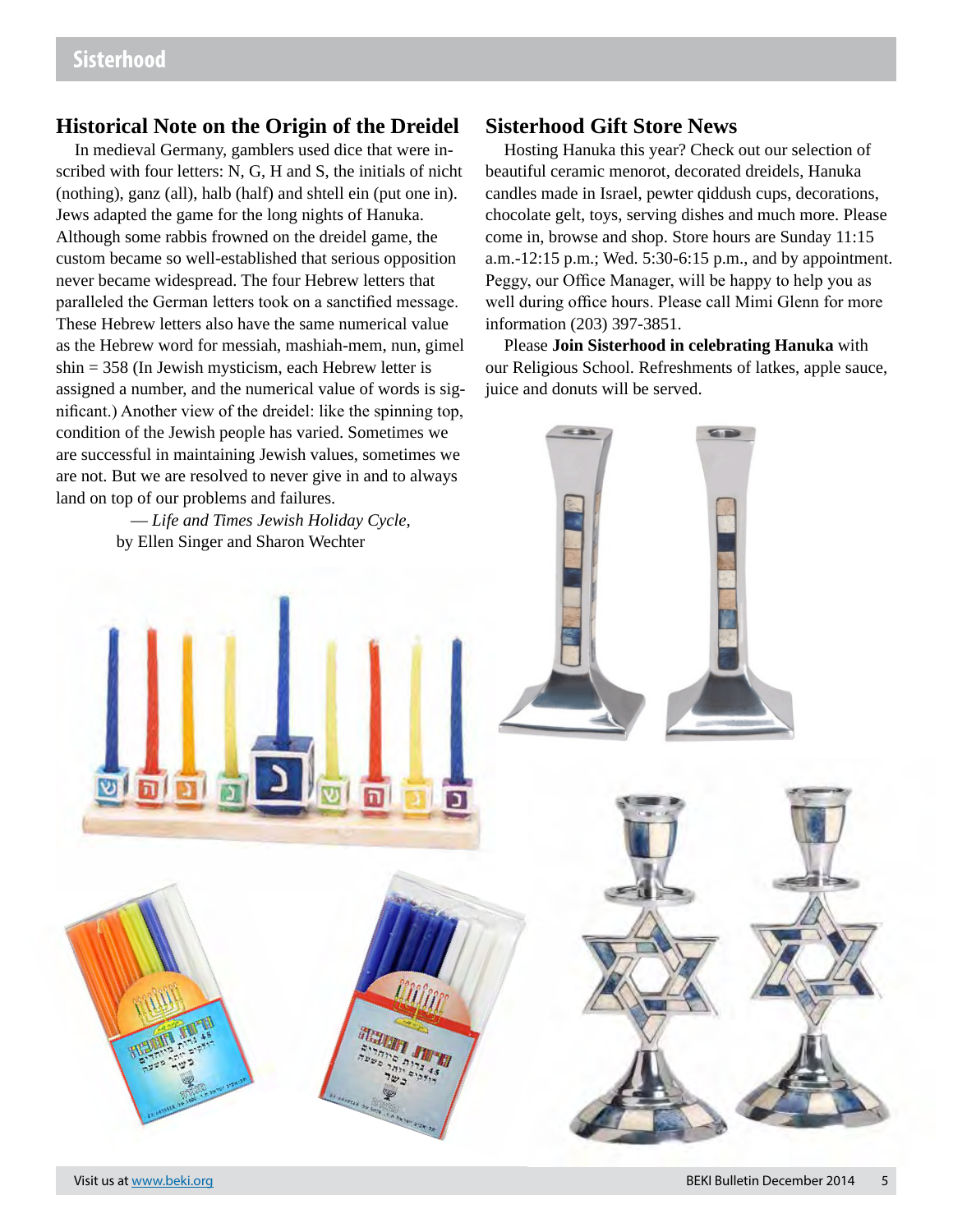# **Hello BEKI-BJ Kadima & USY parents,**

I hope you all enjoyed Simhat Torah and Sukkot and that your new year is off to a positive start. BEKI-BJ USY & Kadima have had a fun and eventful month. The Kadimaniks climbed Sleeping Giant mountain in October. We summited the mountain on a beautiful fall day and could spot New Haven from the lookout point. Later in November, Kadimaniks volunteered at a local non-profit and shared a Shabbat meal together. This month, Kadimaniks will celebrate Hanuka together.

The USYers have been meeting new members and socializing at their bi-weekly Lounge Nights at BEKI on Tuesday nights. BEKI-BJ USY organized a Thanksgiving Pie Fundraiser in November to raise money for Social



Action/Tikkun Olam causes and the Jewish Family Services of New Haven food pantry. Coming up, the USYers will plan an Iron Chef Cook Off at which USY teens will practice their culinary skills in a fun competition. All participants will get to eat the finished food, of course.

**Stefan Kostolitz**

Kadima is for all Jewish middle schoolers 5th - 8th grade and USY

for all Jewish teens 9th - 12th grade. Please contact Stefan Kostolitz, BEKI-BJ Youth Group Coordinator, for information regarding membership at bekibjusy@gmail.com or bekibjkadima@gmail.com. (203) 213-1067



**Reuben & Marcia polish the silver in preparation for the High Holy Days.**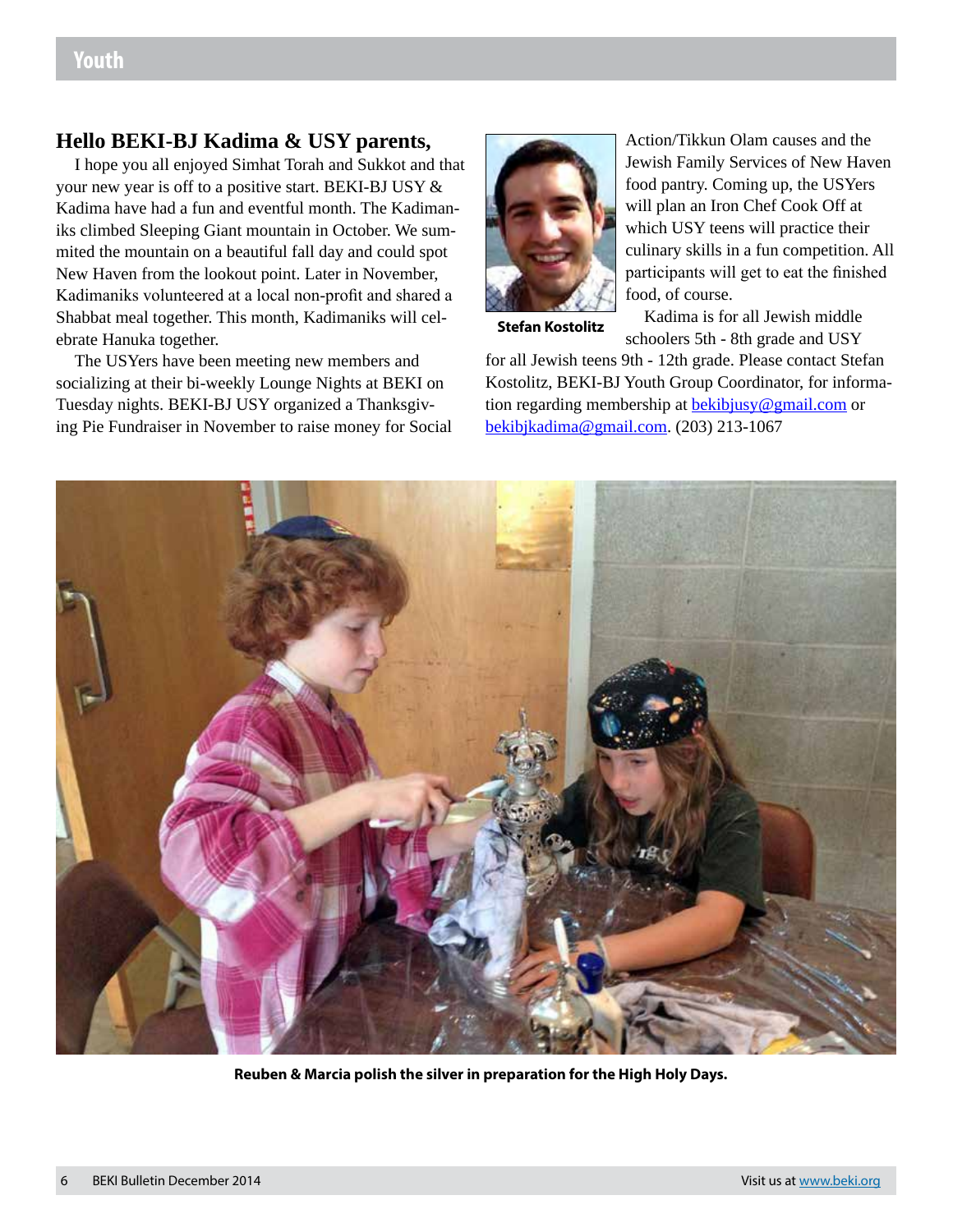## *Shabbatot (Saturdays)* דַּרְ שָׁנִים **Darshanim**

Darshan – *noun, plural* dar·sha·*nim*. Judaism. a preacher or teacher of Aggada or Halakha in a synagogue.

*Rabbi Tilsen has invited the following speakers to serve as guest Darshanim in the coming weeks:*

Rabbi Murray Levine, Shabbat morning Dec. 6, parashat VaYishlah.

Michael Kligfeld, Shabbat morning Dec. 13, parashat VaYeshev

A Special Guest, Shabbat morning Jan. 3, parashat VaYehi.

# **Shabbat Shalom Torah Study**

The *Shabbat Shalom Torah Study* meets every other Saturday morning at 10:45 to 11:45 in the office and is an ideal setting for veteran and novice shul-goers alike to explore the scriptural readings and liturgy of the day in a supportive setting. Led by renowned scholar and popular teacher Steven Fraade, with Rabbi Alan Lovins, Rabbi Murray Levine, Nadav Sela, Isaiah Cooper, Rabbi Eric Silver, Jay Sokolow and others, the Shabbat Shalom Torah Study is a nurturing exploration of practice and theory presented in a participatory, non-threatening and multi-generational setting. Many members who take advantage of this unique offering feel a deeper sense of awe born of increased understanding and appreciation of the Torah reading, Haftara (Prophetic reading) and liturgy.

The program often focuses on the scriptural readings, but also addresses the prayer liturgy and other topics related to the liturgical calendar, scriptural readings or current issues of concern.

Everyone is welcome to participate regardless of religious status or background. It is suitable for mature, or at



**Murray Levine**



**Michael Kligfeld**



**Steven Fraade**



**Alan Lovins**



**Jay Sokolow**

least well-behaved, youth along with adults.

For meeting dates, see a weekly calendar. Upcoming dates are Dec. 13 and 27, and Jan. 10 and 24.

#### *Mondays*

# **Rashi Study Group: Shemuel**

Each Monday morning from 7:45 to 8:30 adults meet in the Library Chapel to read Rashi's commentary on the TaNaKh (Hebrew Bible). The Rashi Study Group (RSG)

has begun the Book of Shemuel (Samuel). Characters in the narrative include the Prophet Samuel, King Saul and King David, Mikhal, Batsheva, and more. It is possible to join the study group for a single meeting or to begin at any time. Knowledge of Hebrew is not necessary. Rashi purported to explain the peshat of the text, i.e., the meaning



**Jon-Jay Tilsen**

in its historical, literary and linguistic context. Visitors and new participants are welcome. Hebrew and English texts are available. The RSG meets immediately following the 7 a.m. shaharit service. On Monday Jan. 19 (MLK Day), morning services are from 9 to 9:45, followed by RSG until 10:30. With Jon-Jay Tilsen.

#### *Wednesdays*

#### **Hebrew Word of the Week**

The Wednesday morning service (shaharit) features a 180-second "Hebrew word of the Week" to promote the learning of Hebrew. The Hebrew language is highly structured. Most words are based on three-letter roots, and are made with a limited set of verb or noun forms. By learning a few dozen roots and a small set of word-forms, it is possible to roughly translate Hebrew words isolated from any context, something less often possible in English. The Word of the Week often relates to the weekly scriptural readings, enhancing personal study and public Torah discussion.

"Word for the Week" will be on holiday recess from Hanuka through Jan. 7.

# **Rabbis' Study Group**

Wednesdays with Murray is a weekly study group exclusively for rabbis and other clergy, facilitated by Rabbi Murray Levine. The Wednesday study group affords local rabbis an opportunity to pursue their own talmud torah (Torah study) in a "safe" setting and with opportunities to learn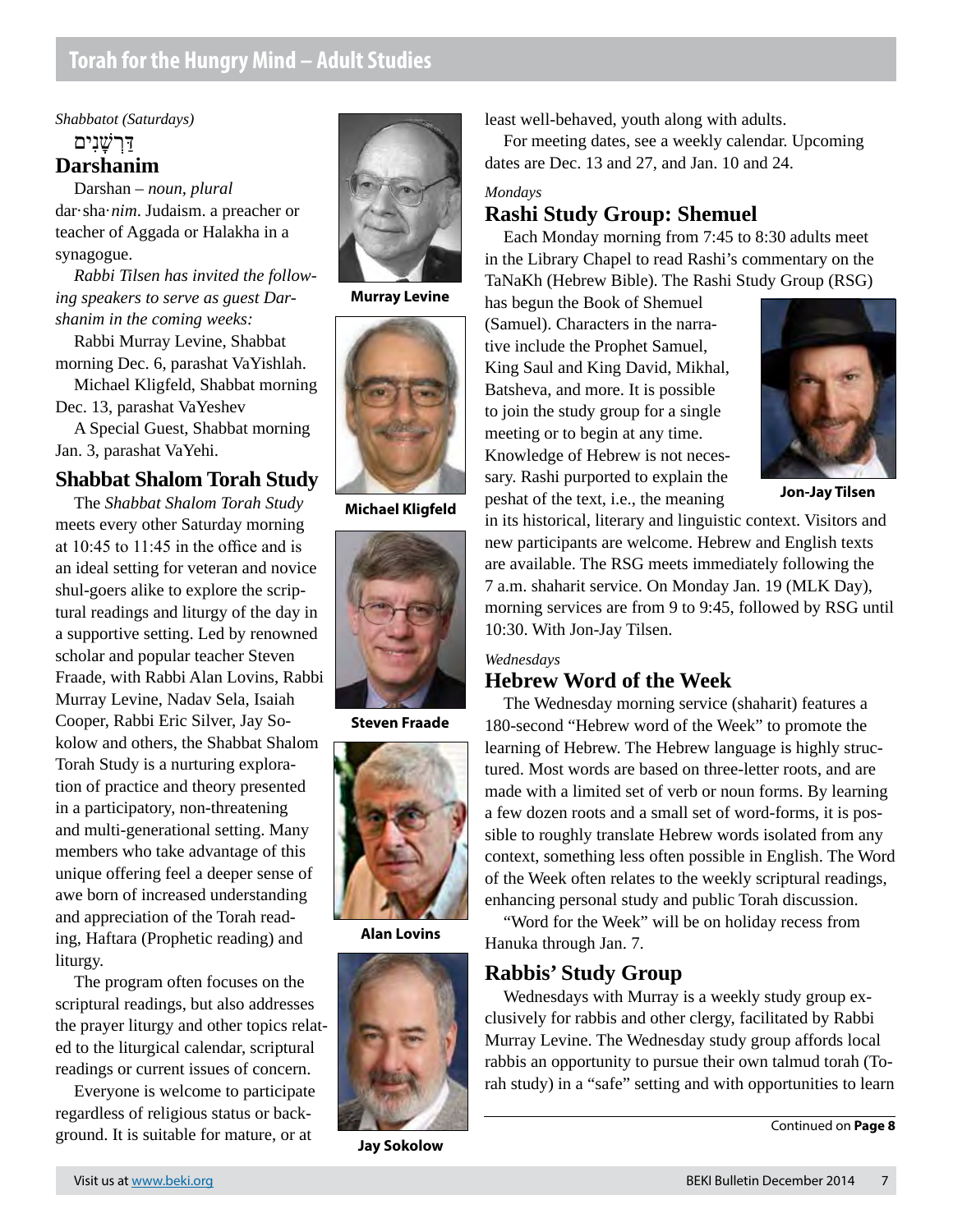#### **Adult Studies** Continued from **Page 7**

from each others' experience and insight. The study group meets Wednesday mornings in the Rosenkrantz Family Library. For more information, call Rabbi Murray Levine at (203) 397-2513.

### *Thursdays*

# **Mini Morning Learning Service**

The Thursday morning services are supplemented with commentary and teaching relating to the history, themes, choreography and language of the daily morning service. Shaharit service is from 8:15 to 9:15 on Thursdays; on other weekdays, the service begins at 7 a.m.

The services on Dec. 25 and Jan. 1 are 9 to 9:45 a.m.

# **Sanhedrin Talmud Study Group**

The *Sanhedrin Talmud Study Group* meets on Thursdays during the lunch hour (noon to 1). The Group has met weekly since 1999. For some participants, this is their first direct experience with Talmud text; for others, it is a continuation of a long journey. The Group focuses on the issues raised in the Talmud, with less attention to the tech-



nical aspects of the text. Knowledge of Hebrew or Aramaic is helpful but not required.

The Talmud, based on an oral text, has no beginning or end. One can begin study at any point; now is the best time. The Sanhedrin Talmud Study Group meets in BEKI's Rosenkrantz Family Library. For information, contact Isaiah Cooper at his law office

**Isaiah Cooper**

#### icooper@cooperlaw.net .

*The Sanhedrin Study Group will not meet on Dec. 25 nor on Jan. 1.*

#### *Every Day* **Divrei Torah on the Web**

Commentaries on various weekly Torah portions and related topics by BEKI members and guests are available at http://beki.org/hungry.html . Recently added is Parashat BeMidbar Devar Torah by David Kuperstock, May 24.

Want Hebrew? Contact Will Auriemme perfectexodus@ gmail.com.

於

# **Great Time to Invest in Real Estate**

The time to take care of your cemetery need is before there is a need. Now is the perfect time to select your sites...while there is a good selection. BEKI cemeteries are located in Hamden and West Haven, within minutes of the synagogue and with easy access to main thoroughfares. Member discounts are available.

We can help you select a site and discuss payment terms. Contact the BEKI Cemetery Association office today at (203) 389-2108 x57 or cemetery@beki.org and arrange a meeting with a Cemetery Association officer. For directions to the cemeteries see our website at www.beki.org under "Directions."

# **Reserve Your Date**

Bar- and bat-mitzva celebrants for 2015 to 2019 who do not have a written confirmation of a date reservation may wish to reserve a date by contacting Peggy at **(**203) 389-2108 x14. Dates are available on a first-come basis to members. Your early reservation maximizes your chance to reserve your choice of dates.

# **Memorial Plaques Available**

The Memorial plaques displayed at BEKI serve as a reminder and memorial to departed loved ones. Plaques are still only \$360; for info or to order, contact Peggy at office@beki. org (203) 389-2108 x14. Prepayment reserves a space and a plaque.

# **Tree Of Life Leaves**

We have a beautiful Tree of Life

in our synagogue. The fruit from our Tree of Life can serve as a great way to contribute to the life and strength of our synagogue. Inscribing a leaf on our magnificent tree is a thoughtful and meaningful way to commemorate a joyous event. Inscribe a leaf to celebrate an event like a bar- or bat-mitzva and you will have a lasting memory of the great day. Inscribe a leaf to celebrate a milestone birthday. Inscribe a leaf because someone is near and dear to you. Inscribe a leaf to honor your mother, father, sister or brother. Inscribe a leaf for an anniversary. Inscribe a leaf for your good health. Do it now and enjoy looking at your special leaf. Still just \$120. Barbara Cushen can assist you with the wording and take an order at (203) 407-0314.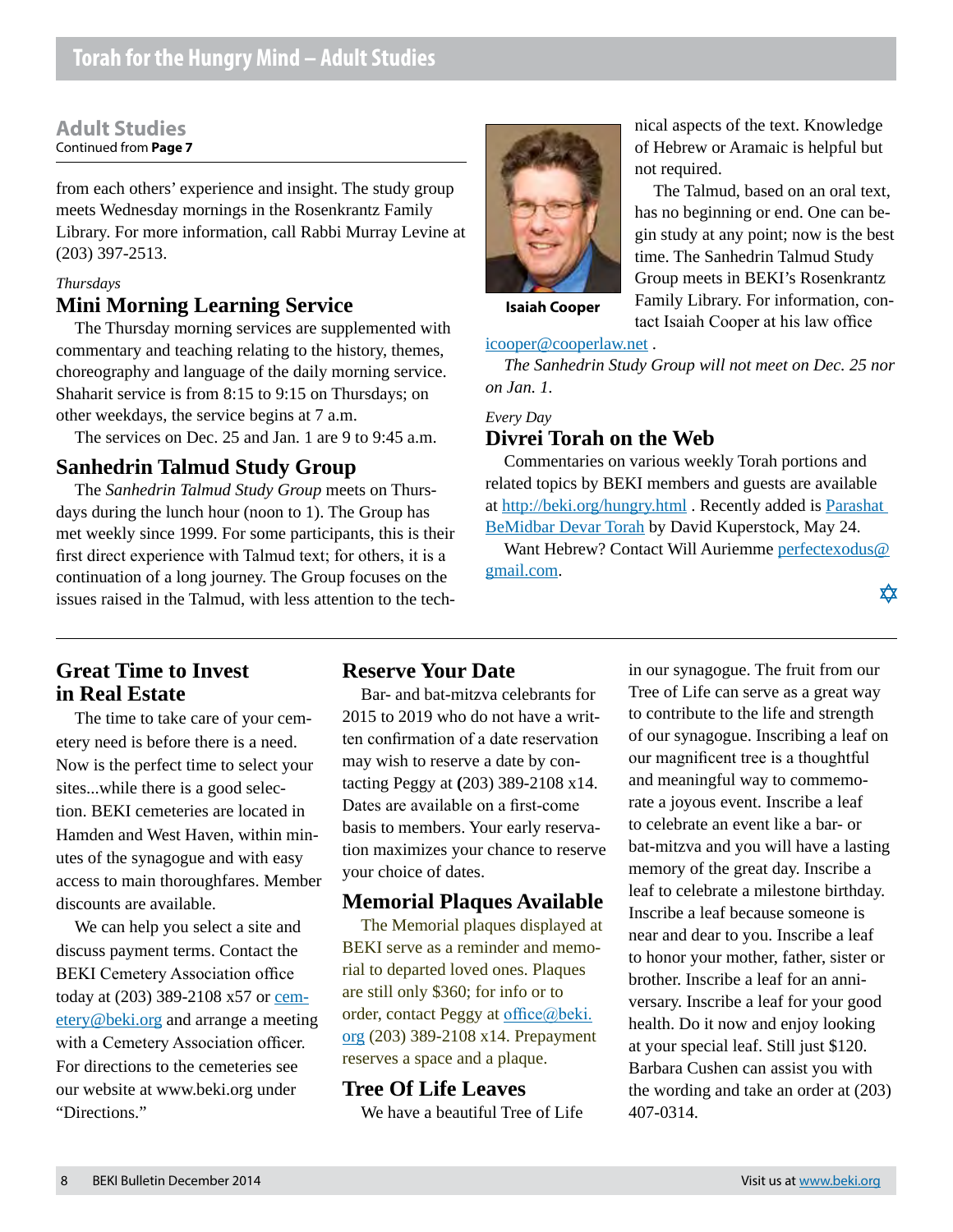

# **Child and Adolescent Health Care, L.L.C.**

A. Joseph Avni-Singer. M.D., FAAP Shari Storeygard, M.D., FAAP Carol Dorfman, M.D., FAAP New Haven, CT 06511 Fax (203) 785-1247

Shannon Martinello, M.D., FAAP

1 Bradley Road, Suite 102 WOODBRIDGE, CT 06525 (203) 397-1243 Fax (203) 397-1241

303 Whitney Avenue

(203) 776-1243



# **Hamden Hall Country Day School**

Educating students in PreSchool through Grade 12.

www.hamdenhall.org 203.752.2610 We celebrated National Mix It Up Day in October to foster greater respect and understanding among our students.

1108 Whitney Ave., Hamden, CT 06517











# *Many Generations*

*Kim Formica Genealogist*

*PO Box 1248 Orange, CT 06477 tel. 203/376.8551 [kimformica@optonline.net](mailto:kimformica@optonline.net)*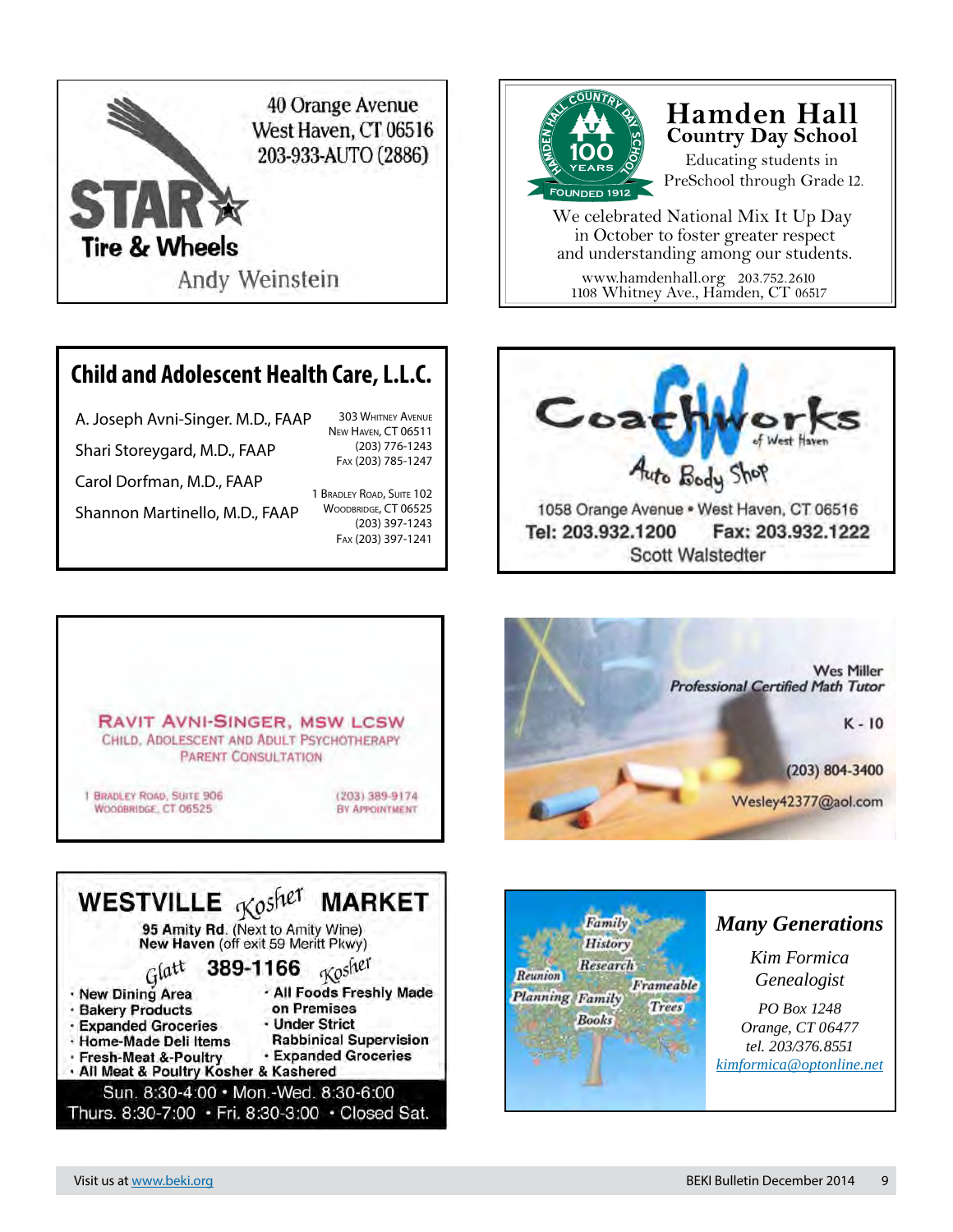









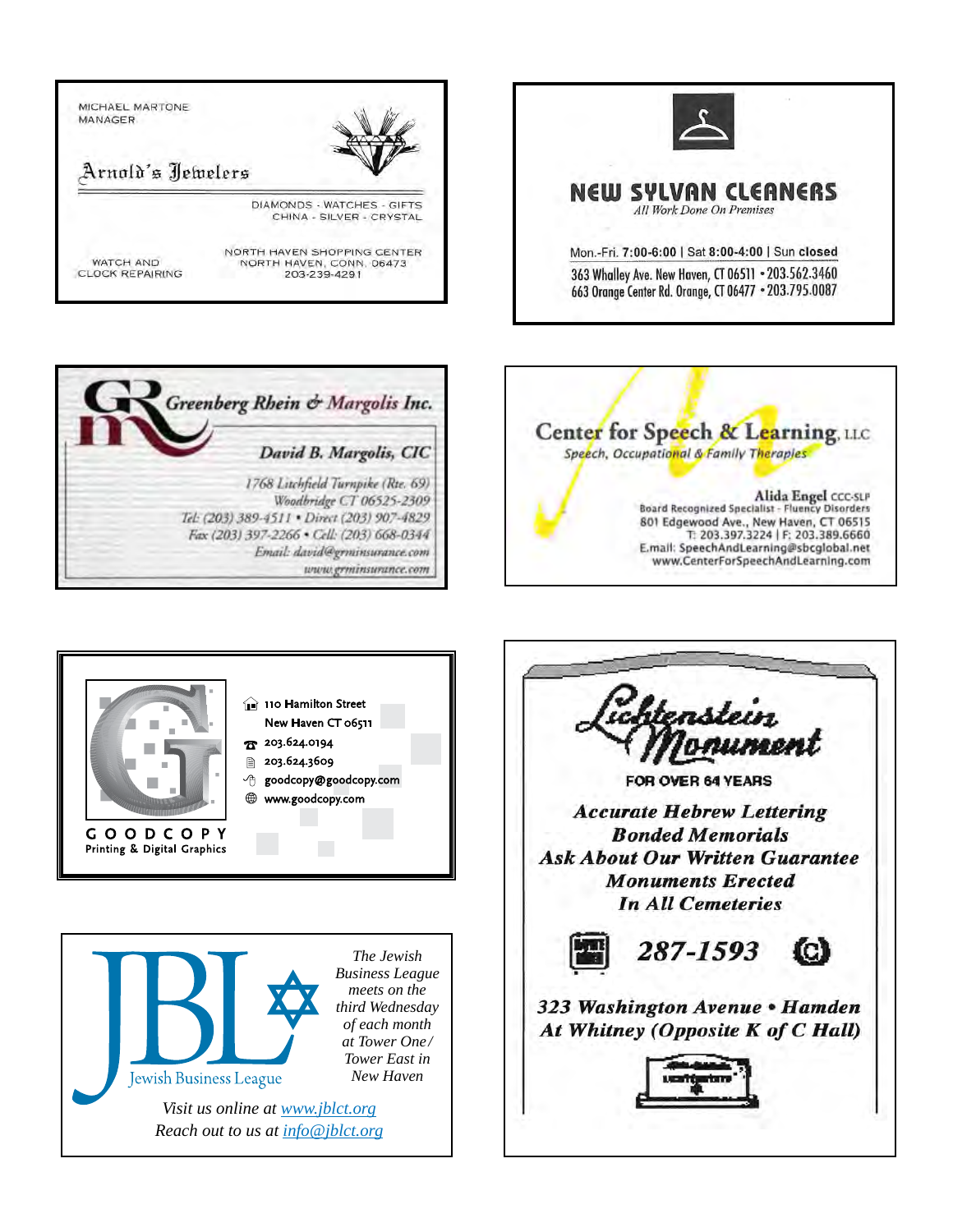# December 2014

# 9 Kislev 5775 - 9 Tevet 5775

| Sunday                                                                                                                                                          | Monday                                                                                             | Tuesday                                                                                     | Wednesday                                                                                                                                         | Thursday                                                                                                                                                                                                                                                                                                                                                                                               | Friday                                                       | Saturday                                                                                                                                                                                       |
|-----------------------------------------------------------------------------------------------------------------------------------------------------------------|----------------------------------------------------------------------------------------------------|---------------------------------------------------------------------------------------------|---------------------------------------------------------------------------------------------------------------------------------------------------|--------------------------------------------------------------------------------------------------------------------------------------------------------------------------------------------------------------------------------------------------------------------------------------------------------------------------------------------------------------------------------------------------------|--------------------------------------------------------------|------------------------------------------------------------------------------------------------------------------------------------------------------------------------------------------------|
|                                                                                                                                                                 | 1<br>7:45am Rashi Study Group<br>10:00am Yoga Hour<br>7:30pm General Board<br>Meeting              | $\overline{c}$<br>6:30pm USY Lounge Night<br>7:30pm Israeli Dancing                         | 3<br>9:00am Rabbi's Study<br>Group<br>4:00pm Religious School<br>5:00pm Benei Mitzva<br>Program<br>7:00pm Social<br>Action/Tikkun Olam<br>meeting | 4<br>12:00pm Talmud Study<br>Group<br>1:00pm Tai Chi for Seniors                                                                                                                                                                                                                                                                                                                                       | 5<br>4:04pm Candle Lighting                                  | 6<br>Vayishlah                                                                                                                                                                                 |
|                                                                                                                                                                 | 9 Kislev                                                                                           | 10 Kislev                                                                                   | 11 Kislev                                                                                                                                         | 12 Kislev                                                                                                                                                                                                                                                                                                                                                                                              | 13 Kislev                                                    | 14 Kislev                                                                                                                                                                                      |
| 7<br>9:00am Religious School<br>10:00am BEKI Builds with<br><b>Habitat for Humanity</b><br>2:30pm Kadima<br>Planetarium Show at Yale<br>(reservations required) | 8<br>7:45am Rashi Study Group<br>10:00am Yoga Hour<br>7:30pm Executive Board<br>Meeting (off-site) | 9<br>7:30pm Israeli Dancing                                                                 | 10<br>9:00am Rabbi's Study<br>Group<br>4:00pm Religious School<br>5:00pm Benei Mitzva<br>Program                                                  | 11<br>12:00pm Talmud Study<br>Group<br>1:00pm Tai Chi for Seniors                                                                                                                                                                                                                                                                                                                                      | 12<br>4:04pm Candle Lighting                                 | 13<br>Vayeshev<br>Darshan: Rabbi Murray<br>Levine<br>10:45am Children's<br>Programs<br>Qiddush: Kligfeld<br>12:30pm Kadima Shabbat<br>Chavura (reservation<br>required)<br>4:05pm Minha-Maariv |
| 15 Kislev                                                                                                                                                       | 16 Kislev                                                                                          | 17 Kislev                                                                                   | 18 Kislev                                                                                                                                         | 19 Kislev                                                                                                                                                                                                                                                                                                                                                                                              | 20 Kislev                                                    | 21 Kislev                                                                                                                                                                                      |
| 14<br>9:00am Religious School                                                                                                                                   | 15<br>7:45am Rashi Study Group<br>10:00am Yoga Hour                                                | 16<br>Erev Hanuka<br>6:30pm USY Lounge Night<br>7:30pm Israeli Dancing                      | 17<br>Hanuka I<br><b>Numbers</b><br>9:00am Rabbi's Stidy<br>Group<br>4:00pm Religious School<br>5:00pm Benei Mitzva<br>Program                    | 18<br>Hanuka II<br><b>Numbers</b><br>12:00pm Talmud Study<br>Group<br>1:00pm Tai Chi for Seniors                                                                                                                                                                                                                                                                                                       | 19<br>Hanuka III<br><b>Numbers</b><br>4:06pm Candle Lighting | 20<br>Hanuka IV<br>Miketz<br><b>Numbers</b><br>Zechariah<br>10:45am Children's<br>Programs<br>Qiddush: Qiddush Team #2<br>4:05pm Minha-Maariv                                                  |
| 22 Kislev                                                                                                                                                       | 23 Kislev                                                                                          | 24 Kislev                                                                                   | 25 Kislev                                                                                                                                         | 26 Kislev                                                                                                                                                                                                                                                                                                                                                                                              | 27 Kislev                                                    | 28 Kislev                                                                                                                                                                                      |
| 21<br>Hanuka V<br><b>Numbers</b><br>9:00am Religious<br>School/Hanuka Party                                                                                     | 22<br>Rosh Hodesh - Hanuka VI<br><b>Numbers</b><br>7:45am Rashi Study Group<br>10:00am Yoga Hour   | 23<br>Rosh Hodesh - Hanuka VII<br><b>Numbers</b><br>Office Closed<br>7:30pm Israeli Dancing | 24<br>Hanuka VIII<br><b>Numbers</b><br>Office Closed<br>No Religious School<br>No Benei Mitzva Program                                            | 25<br>Office Closed<br>9:00am Shaharit                                                                                                                                                                                                                                                                                                                                                                 | 26<br>Office Closed<br>4:10pm Candle Lighting                | 27<br>Vayigash<br>10:45am Children's<br>Programs<br>10:45am Shabbat Shalom<br><b>Torah Study</b><br>Qiddush: Wright<br>4:10pm Minha-Maariv                                                     |
| 29 Kislev                                                                                                                                                       | 30 Kislev                                                                                          | 1 Tevet                                                                                     | 2 Tevet                                                                                                                                           | 3 Tevet                                                                                                                                                                                                                                                                                                                                                                                                | 4 Tevet                                                      | 5 Tevet                                                                                                                                                                                        |
| 28<br>No Religious School                                                                                                                                       | 29<br>Office Closed<br>7:45am Rashi Group<br>No Yoga                                               | 30<br>Office Closed<br>7:30pm Israeli Dancing                                               | 31<br>Office Closed<br>No Religious School<br>No Benei Mitzva Program                                                                             | <b>Federal &amp; Staff Holiday Schedule</b><br>On Thursday Dec. 25 and Thursday Jan. 1, morning<br>services are at 9. Evening services are at their usual<br>time, 5:45.<br>The office will be closed from Tuesday Dec. 23<br>until reopening Monday Jan. 5. The closure is for<br>federal and staff holidays. Services will be held at their<br>scheduled hours during that period. Rabbi Tilsen will |                                                              |                                                                                                                                                                                                |
| 6 Tevet                                                                                                                                                         | 7 Tevet                                                                                            | 8 Tevet                                                                                     | 9 Tevet                                                                                                                                           | be away beginning Monday Dec. 29 and will return on<br>Wednesday Jan. 7.                                                                                                                                                                                                                                                                                                                               |                                                              |                                                                                                                                                                                                |

**Sundays** 9 a.m. Shaharit 5:45 p.m. Maariv **Mondays** 7 a.m. Shaharit 5:45 p.m. Maariv **Tuesdays** 7 a.m. Shaharit 5:45 p.m. Maariv

**Wednesdays** 7 a.m. Shaharit 5:45 p.m. Maariv **Service Times** 

**Thursdays** 8:15 a.m. Shaharit 5:45 p.m. Maariv

**Fridays** 7 a.m. Shaharit 6 p.m. Qabbalat Shabbat **Saturdays** 9:15 a.m. Shaharit Before sunset: Minha